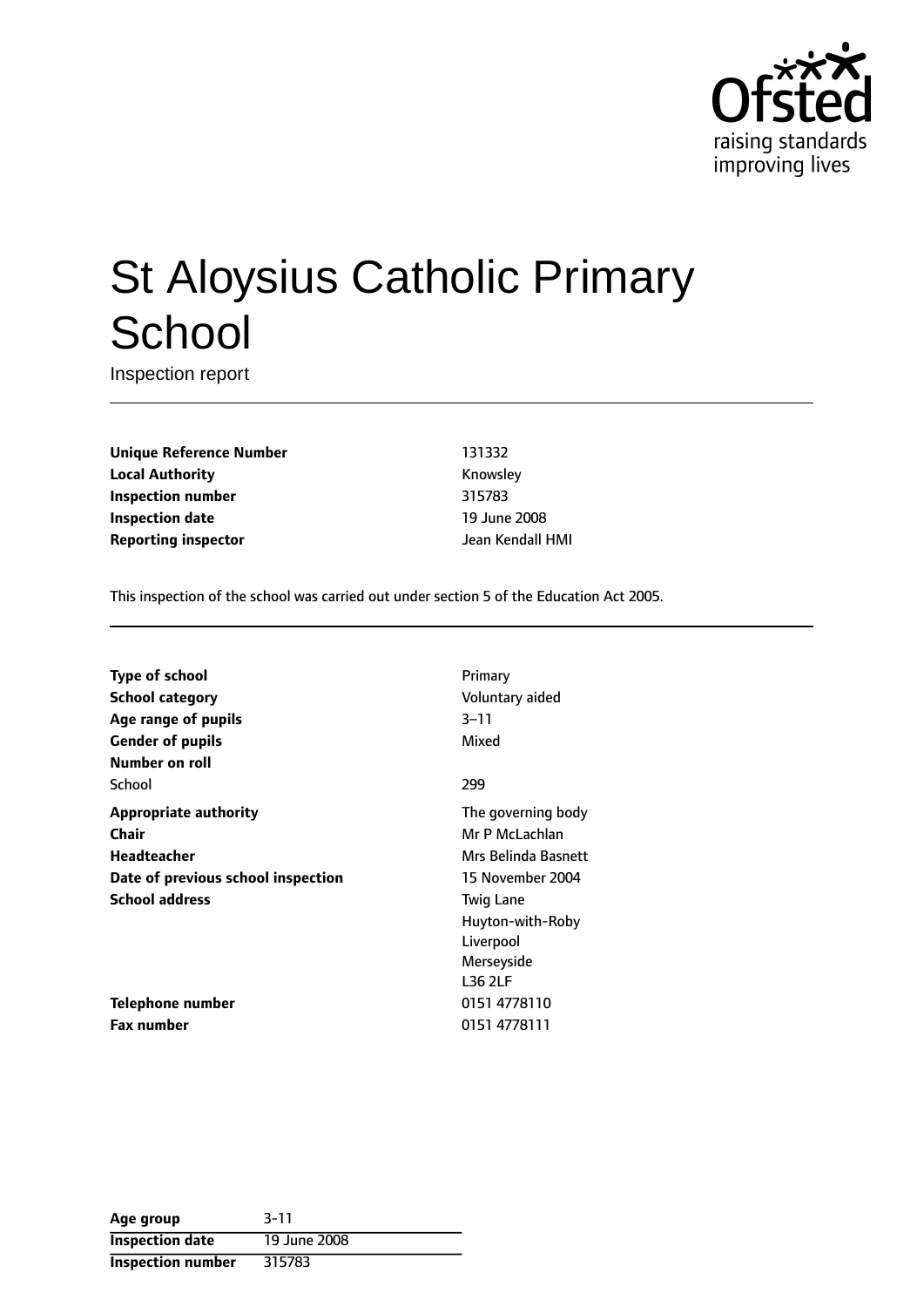.

© Crown copyright 2008

#### Website: www.ofsted.gov.uk

This document may be reproduced in whole or in part for non-commercial educational purposes, provided that the information quoted is reproduced without adaptation and the source and date of publication are stated.

Further copies of this report are obtainable from the school. Under the Education Act 2005, the school must provide a copy of this report free of charge to certain categories of people. A charge not exceeding the full cost of reproduction may be made for any other copies supplied.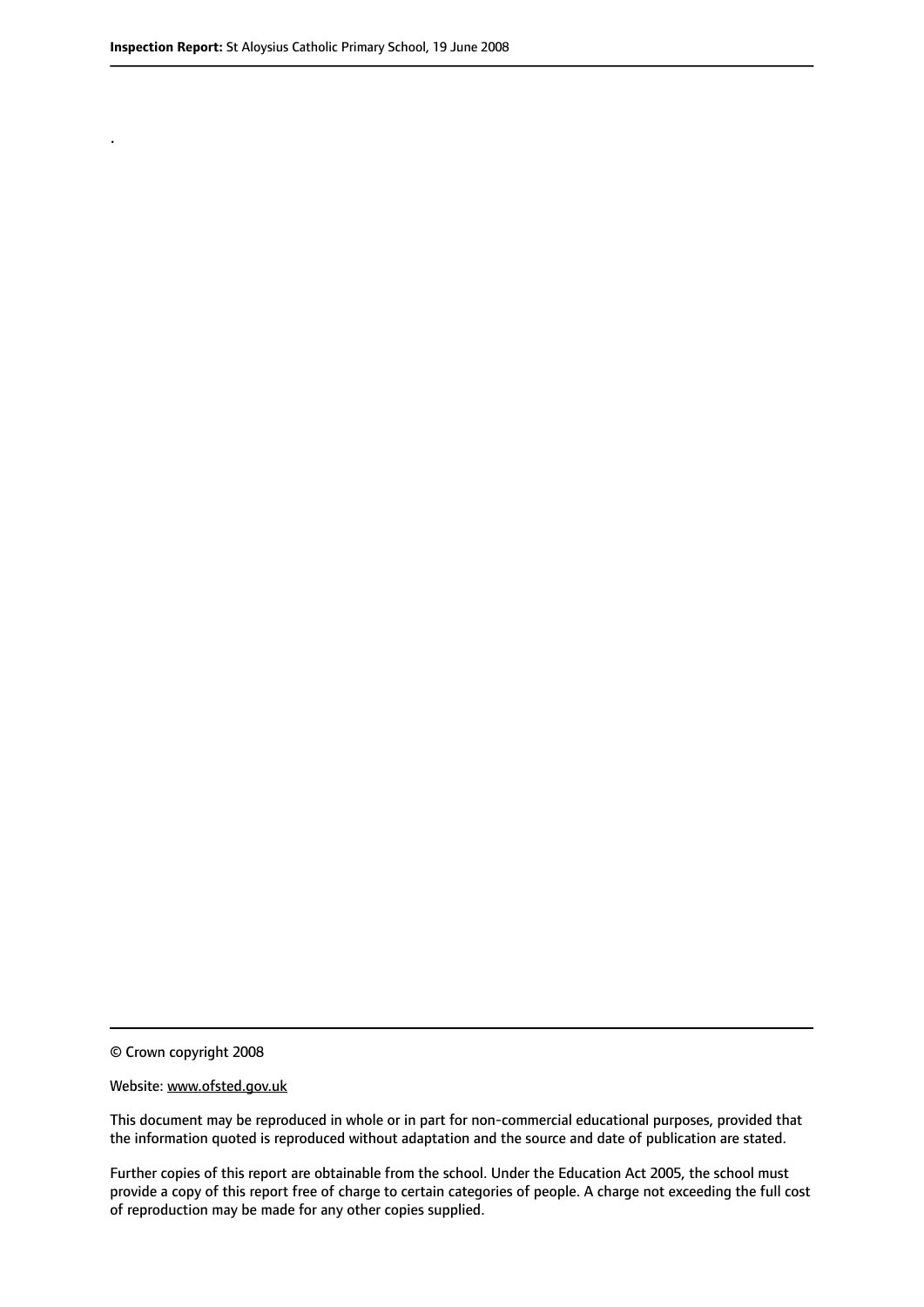# **Introduction**

The inspection was carried out by one of Her Majesty's Inspectors.

The inspector evaluated the overall effectiveness of the school and investigated the following aspects: the progress that pupils make; their personal development and well-being; the care, guidance and support provided by the school; and leadership and management. Teaching was sampled in the Foundation Stage, Year 2, Year 5 and Year 6. Evidence was gathered from the school's own self-evaluation (SEF), national published assessment data and the school's own assessment records, policies and reports; observations of the school at work; discussions with pupils, staff, parents and governors; and the parents' questionnaire. Other aspects of the school's work were not investigated in detail but the inspector found no evidence to suggest that the school's own assessments, as given in the SEF, were not justified, and these have been included where appropriate in this report.

## **Description of the school**

St Aloysius is a relatively large voluntary aided Catholic primary school situated in the Huyton-with-Roby area of Liverpool. The area served by the school experiences considerable social and economic disadvantage. The percentage of pupils known to be eligible for free school mealsis more than double the national average. The proportion of pupils with learning difficulties and/or disabilities is well above the national average although there are currently no pupils with a statement of special educational need. There are few pupils from ethnic minority groups. A below average proportion speak English as an additional language. The population is settled, although a number of pupils joined the school in September 2006 following the closure of a nearby school.

The school has gained several awards for many aspects of its work, including the Basic Skills Award, Healthy Schools Award, Leading Aspect Award, Activemark, Football Charter Mark, Artsmark silver and Eco School. It is currently working towards becoming an accredited International Primary Curriculum (IPC) school.

#### **Key for inspection grades**

| Grade 1 | Outstanding  |
|---------|--------------|
| Grade 2 | Good         |
| Grade 3 | Satisfactory |
| Grade 4 | Inadequate   |
|         |              |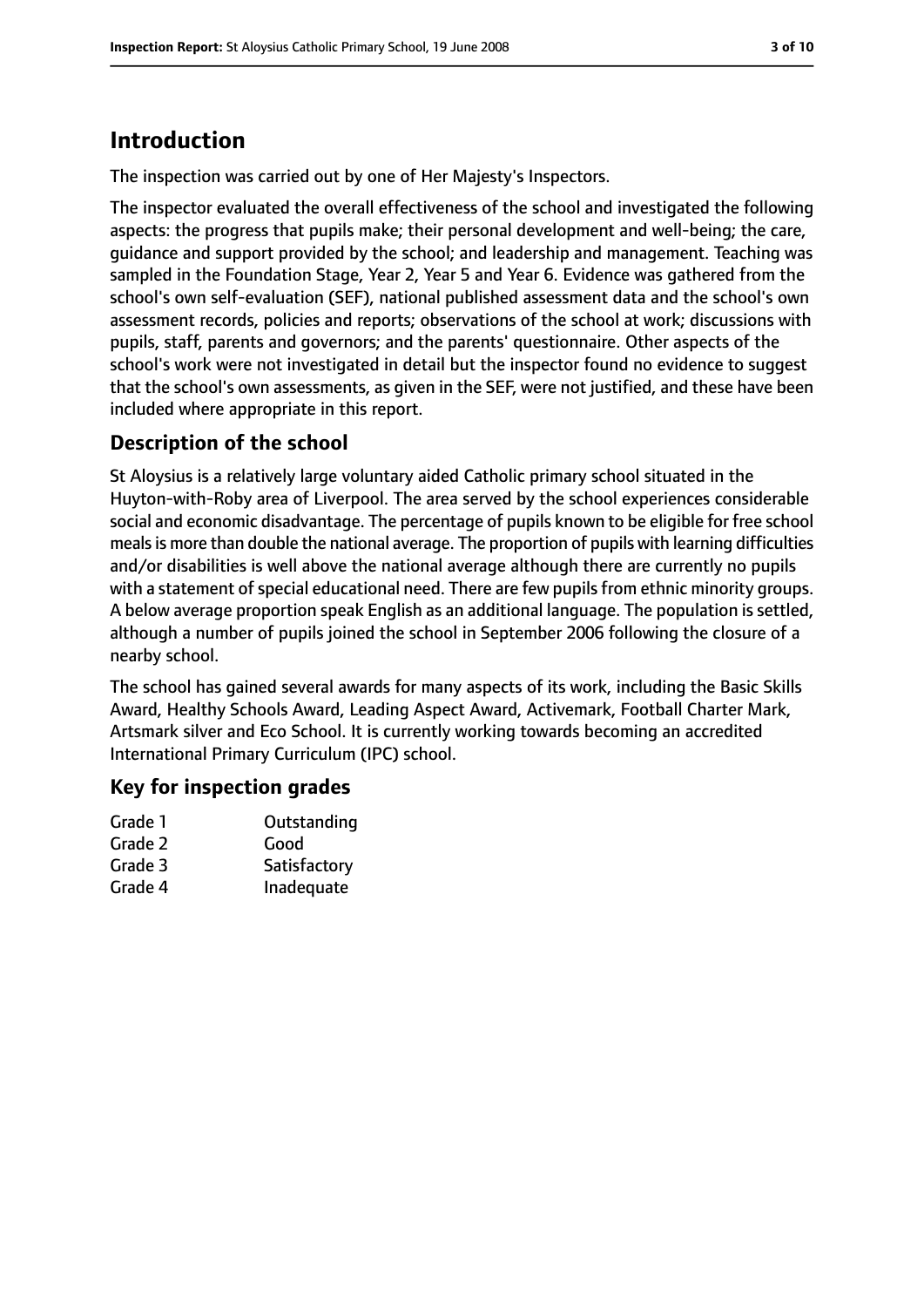## **Overall effectiveness of the school**

#### **Grade: 1**

St Aloysius is an outstanding school. It provides a happy, safe and caring environment which nurtures pupils' academic and personal development. The excellent ethos enables all pupils, whatever their ability, talents or learning needs, to achieve exceptionally well. The school is popular with parents and very much at the heart of the community it serves. The vast majority of parents feel welcomed and are pleased with the progress their children make. Pupils are rightly proud of their achievements and appreciative of the work teachers put into making their learning interesting and meaningful for them. The excellent quality of education is underpinned by the clear vision of the headteacher, and by the drive for continuous improvement, which is shared by all staff.

Pupils' achievement is outstanding. Children enter the Foundation Stage with knowledge and skills that are much lower than those expected for children of their age. They make excellent progress to achieve standards that are consistently close to or above the national average in English, mathematics and science by the time they leave school. In 2007 standards in Year 6 were well above the national average. These high standards are being sustained in the current Year 5 and Year 6 classes. Standards in Year 1 and Year 2 have been less secure over the past three years due to instability in teaching. Staffing has been stabilised and the most recent Year 2 assessments show significant improvement and excellent progress by pupils. School leaders have put additional support in place for the lower achieving pupils in Year 3 and Year 4 and this is beginning to have an impact. The majority of pupils with learning difficulties and/or disabilities make good progress because they receive very good support focused on their personal learning targets and individual education plans.

Pupils' personal development and well-being are outstanding. 'Respect' is at the heart of the school's code of conduct, which is strongly upheld by everyone. Pupils are respectful and considerate towards each other and their teachers, resulting in harmonious and constructive relationships. Pupils feel safe in school and are confident that their teachers will deal effectively with any inappropriate behaviour. Pupils have an extremely good understanding of how to keep healthy and take full advantage of healthy eating options and opportunitiesto participate in the wide range of physical activities provided.

Pupils enjoy their lessons and most are keen to come to school and participate in the exciting range of activities. However, attendance continues to be a challenge to the school, mainly due to the persistent absence of a few pupils. Strong systems are in place to identify and support families who do not send their children to school regularly but actions are not yet having an impact on the overall attendance rate. Pupils rise to the responsibilities given to them as members of the school council, team leaders and playground buddies. Their charity and environmental work also supports them in developing important life skills. Together with well developed skills in literacy, numeracy, and information and communication technology (ICT), pupils are exceptionally well prepared for the future.

Care, guidance and support are integral to all aspects of the school and are outstanding. Staff know the pupils exceptionally well and constantly promote their personal development and academic achievement in lessons and through marking their work. As a result, pupils' self-esteem grows and they become enthusiastic and confident learners. They have good knowledge of ways in which they can improve their work. Provision is greatly enhanced by the work of the learning and parent mentors and the extended school provision. The mentors provide excellent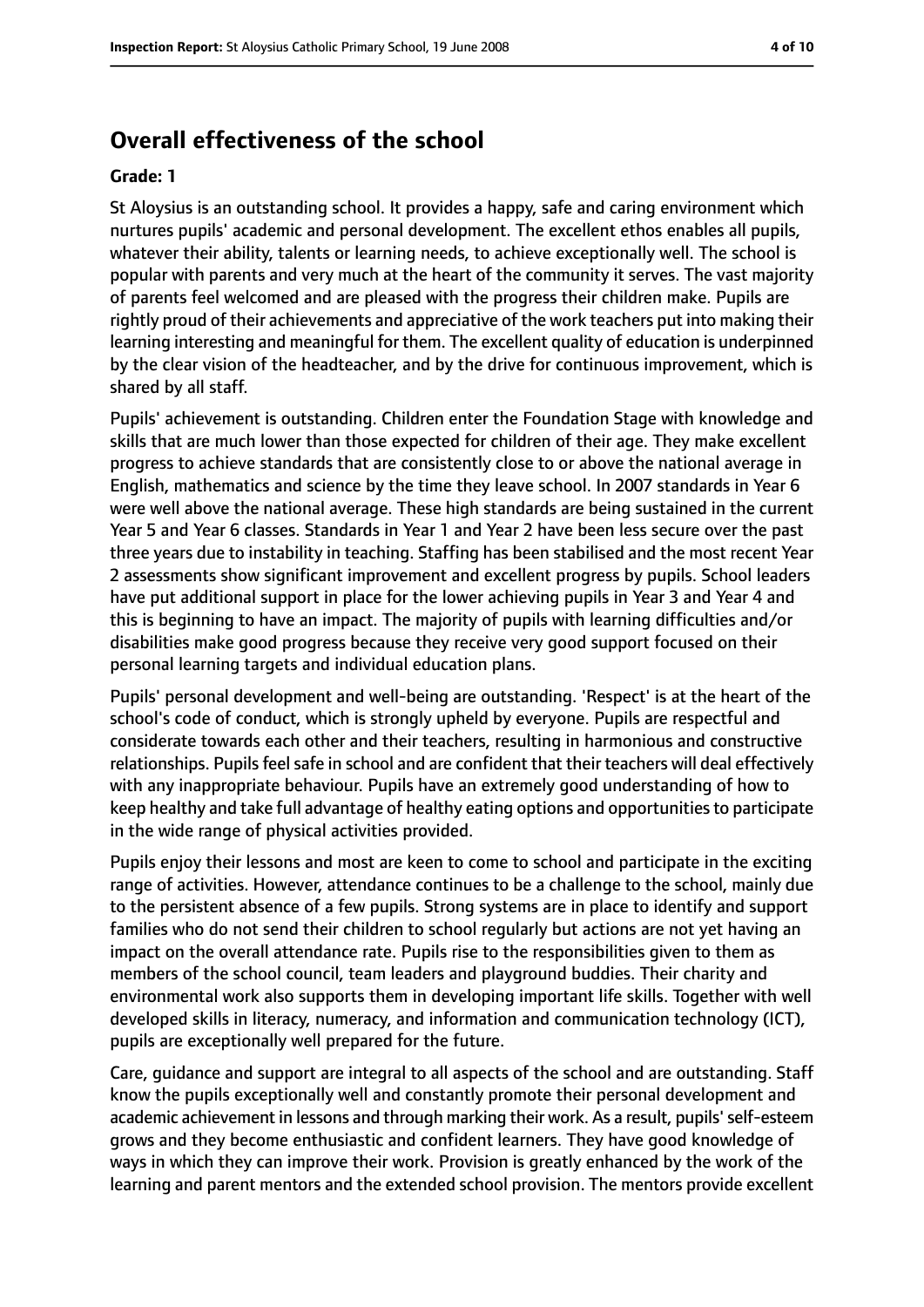support for vulnerable pupils and a range of courses for parents, which develop their ability to promote the health and achievements of their children. There are rigorous systems to keep pupils safe and arrangements for safeguarding meet all requirements.

The quality of teaching and learning is consistently good and there is much outstanding practice. Lessons are well prepared with activities well matched to pupils' learning needs and interests. Teaching assistants and those who work with individual pupils are thoroughly prepared and provide very good support. Above all, teachers and teaching assistants strive to make learning fun and relevant for their pupils. They use a range of teaching approaches which maintain pupils' interest and plan topics which capture their imagination. Their enthusiastic approach to teaching is reflected in the enthusiastic response of pupils. Teachers, for the most part, provide timely support when pupils are working independently and encourage them to make active use of resources and display to aid them in the completion of their work. Pupils find this approach helpful and it provides necessary support when pupils are embarking on new tasks. However, opportunities for pupils to work at tasks completely independently and at their own pace are more limited.

Excellent curriculum provision enthuses and motivates pupils. They thoroughly enjoy the International Primary' Curriculum's(IPC) thematic approach and particularly relish opportunities for investigative work and research. The curriculum is well matched to pupils' needs and enables pupils of all abilities to make excellent progress. Literacy, numeracy and information and communication technology skills are effectively integrated into learning. The school enriches pupils' learning experiences through international links, the teaching of Spanish, and numerous additional activities such as relaxation, visitors to the school and visits out. The numerous activities offered through breakfast, lunchtime and after-school clubs are popular and well attended.

Leadership and management are outstanding. The headteacher provides clear vision and dynamic and forward-looking leadership. She is well supported by the senior leadership team and subject leaders who have a good understanding of their own responsibilities and lines of accountability. All staff share high expectations of what pupils can achieve and set challenging targets for themselves as well as for the pupils. They are constantly seeking ways to enrich the experiences of pupils and initiatives are enthusiastically embraced by the whole staff. Excellent systems are in place for tracking pupils' progress, evaluating the impact of the school's work, monitoring the quality of provision and securing improvements. The school has secured improvement in the last five years through rigorous monitoring and performance management and it has excellent capacity to make further improvements. Governors provide strong support and challenge to the school's staff and bring a good range of expertise. They are fully focused on sustaining high levels of achievement and critically evaluating the impact of new initiatives.

#### **Effectiveness of the Foundation Stage**

#### **Grade: 1**

The quality of provision in the Foundation Stage is outstanding. Children enter the Foundation Stage with knowledge and skills that are much lower than those expected for children of their age, particularly in communication and language skills, and social and emotional development. Children are provided with stimulating and meaningful learning opportunities so that they become interested and motivated learners. The high quality of language skills teaching supports their rapid development of skills in this area and is well matched to their needs. Assessment is used very effectively to identify next steps in learning. Children's personal development is excellent: they learn to play cooperatively, take turns and relate well to each other. As a result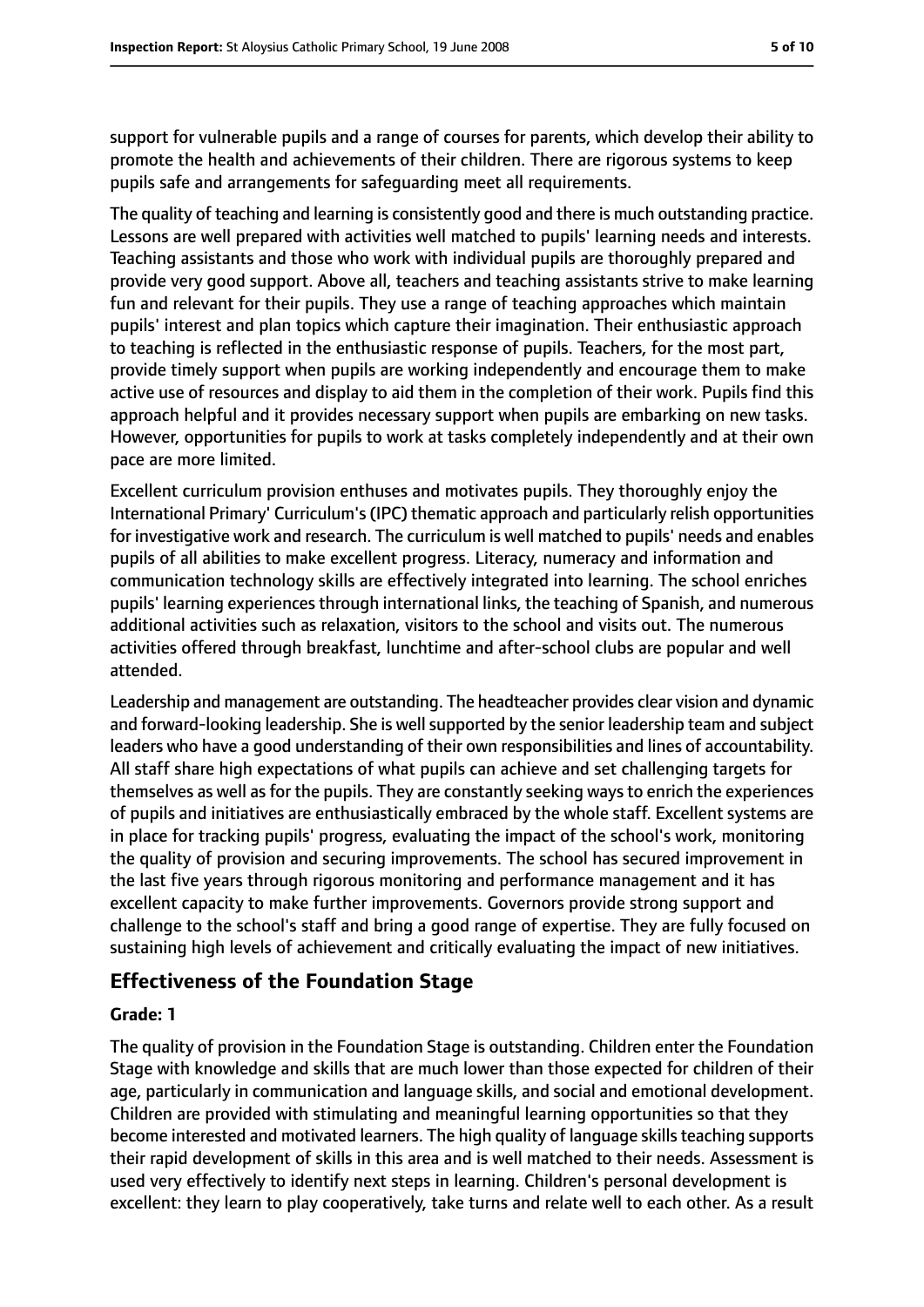of the excellent provision, children make very good progress across the Foundation Stage. The majority achieve very close to the expected goals in all areas of learning by the time they leave the Foundation Stage and are well prepared to begin Year 1.

#### **What the school should do to improve further**

■ Continue to develop opportunities for pupils to work independently and at their own pace within the revised curriculum.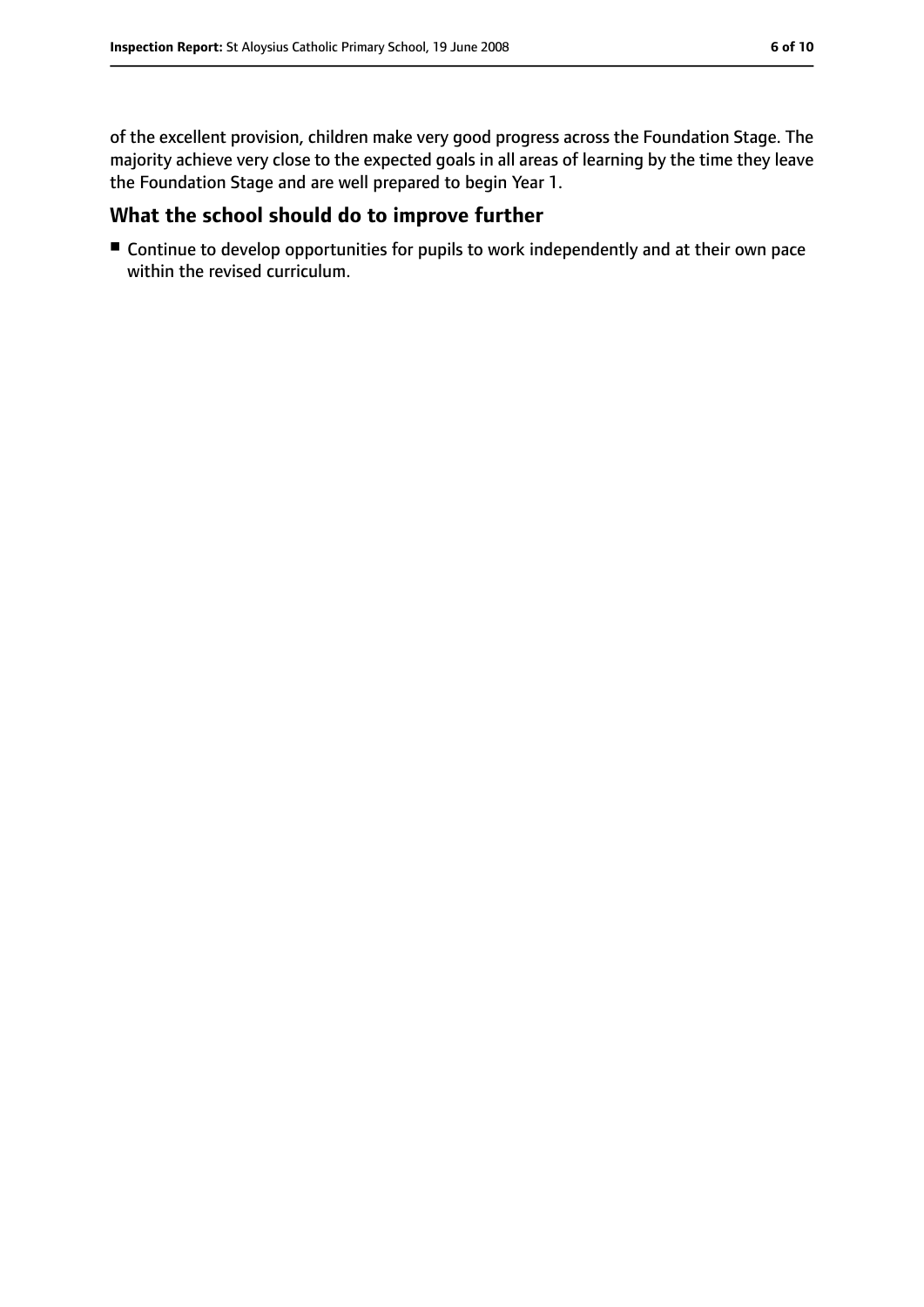**Any complaints about the inspection or the report should be made following the procedures set out in the guidance 'Complaints about school inspection', which is available from Ofsted's website: www.ofsted.gov.uk.**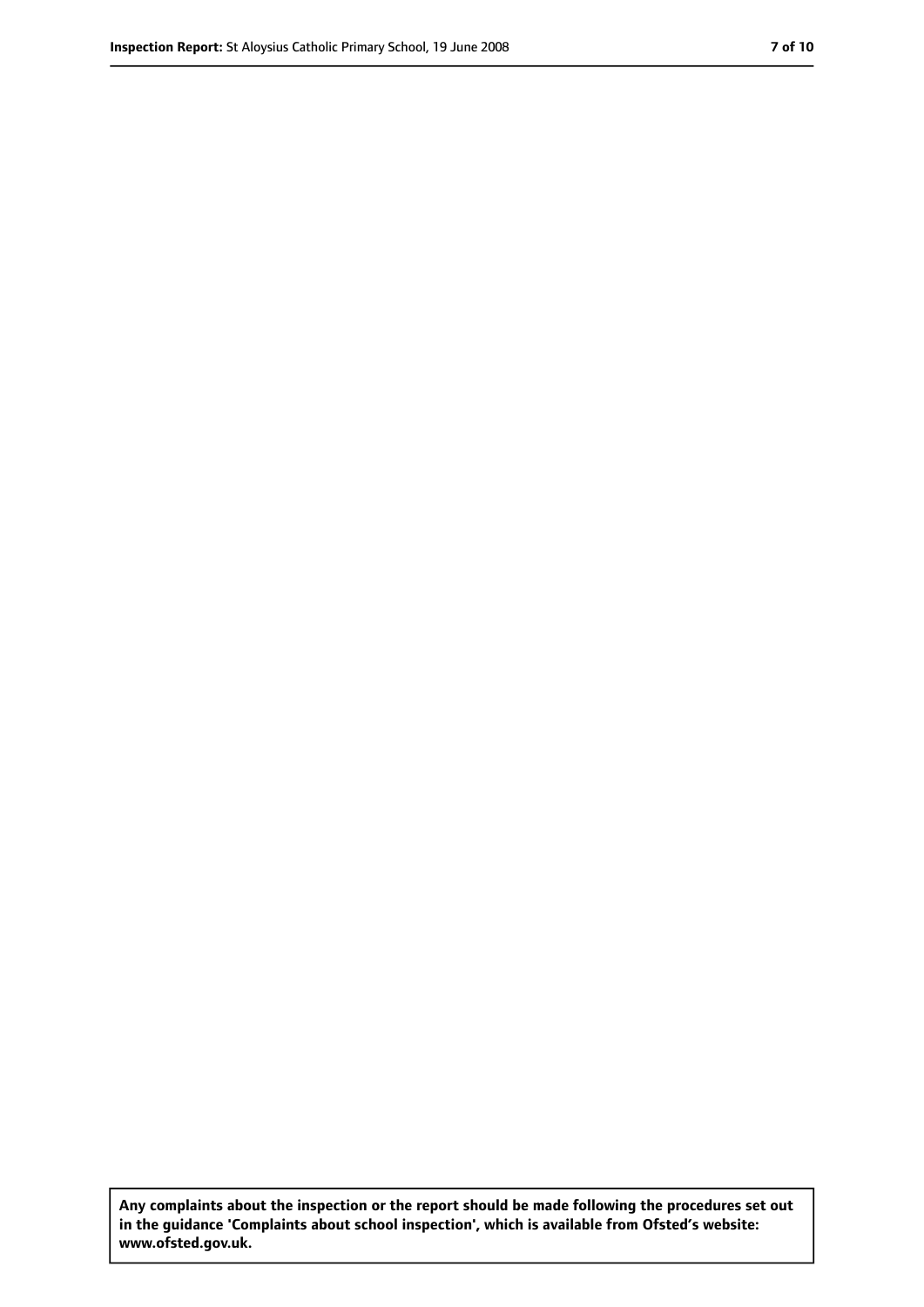## **Inspection judgements**

| $^{\backprime}$ Key to judgements: grade 1 is outstanding, grade 2 good, grade 3 satisfactory, and | <b>School</b>  |
|----------------------------------------------------------------------------------------------------|----------------|
| arade 4 inadequate                                                                                 | <b>Overall</b> |

### **Overall effectiveness**

| How effective, efficient and inclusive is the provision of education, integrated<br>care and any extended services in meeting the needs of learners? |     |
|------------------------------------------------------------------------------------------------------------------------------------------------------|-----|
| Effective steps have been taken to promote improvement since the last<br>inspection                                                                  | Yes |
| How well does the school work in partnership with others to promote learners'<br>well-being?                                                         |     |
| The effectiveness of the Foundation Stage                                                                                                            |     |
| The capacity to make any necessary improvements                                                                                                      |     |

#### **Achievement and standards**

| How well do learners achieve?                                                                               |  |
|-------------------------------------------------------------------------------------------------------------|--|
| The standards <sup>1</sup> reached by learners                                                              |  |
| How well learners make progress, taking account of any significant variations between<br>groups of learners |  |
| How well learners with learning difficulties and disabilities make progress                                 |  |

### **Personal development and well-being**

| How good is the overall personal development and well-being of the<br>learners?                                  |  |
|------------------------------------------------------------------------------------------------------------------|--|
| The extent of learners' spiritual, moral, social and cultural development                                        |  |
| The extent to which learners adopt healthy lifestyles                                                            |  |
| The extent to which learners adopt safe practices                                                                |  |
| How well learners enjoy their education                                                                          |  |
| The attendance of learners                                                                                       |  |
| The behaviour of learners                                                                                        |  |
| The extent to which learners make a positive contribution to the community                                       |  |
| How well learners develop workplace and other skills that will contribute to<br>their future economic well-being |  |

### **The quality of provision**

| How effective are teaching and learning in meeting the full range of the<br>learners' needs?          |  |
|-------------------------------------------------------------------------------------------------------|--|
| How well do the curriculum and other activities meet the range of needs<br>and interests of learners? |  |
| How well are learners cared for, quided and supported?                                                |  |

 $^1$  Grade 1 - Exceptionally and consistently high; Grade 2 - Generally above average with none significantly below average; Grade 3 - Broadly average to below average; Grade 4 - Exceptionally low.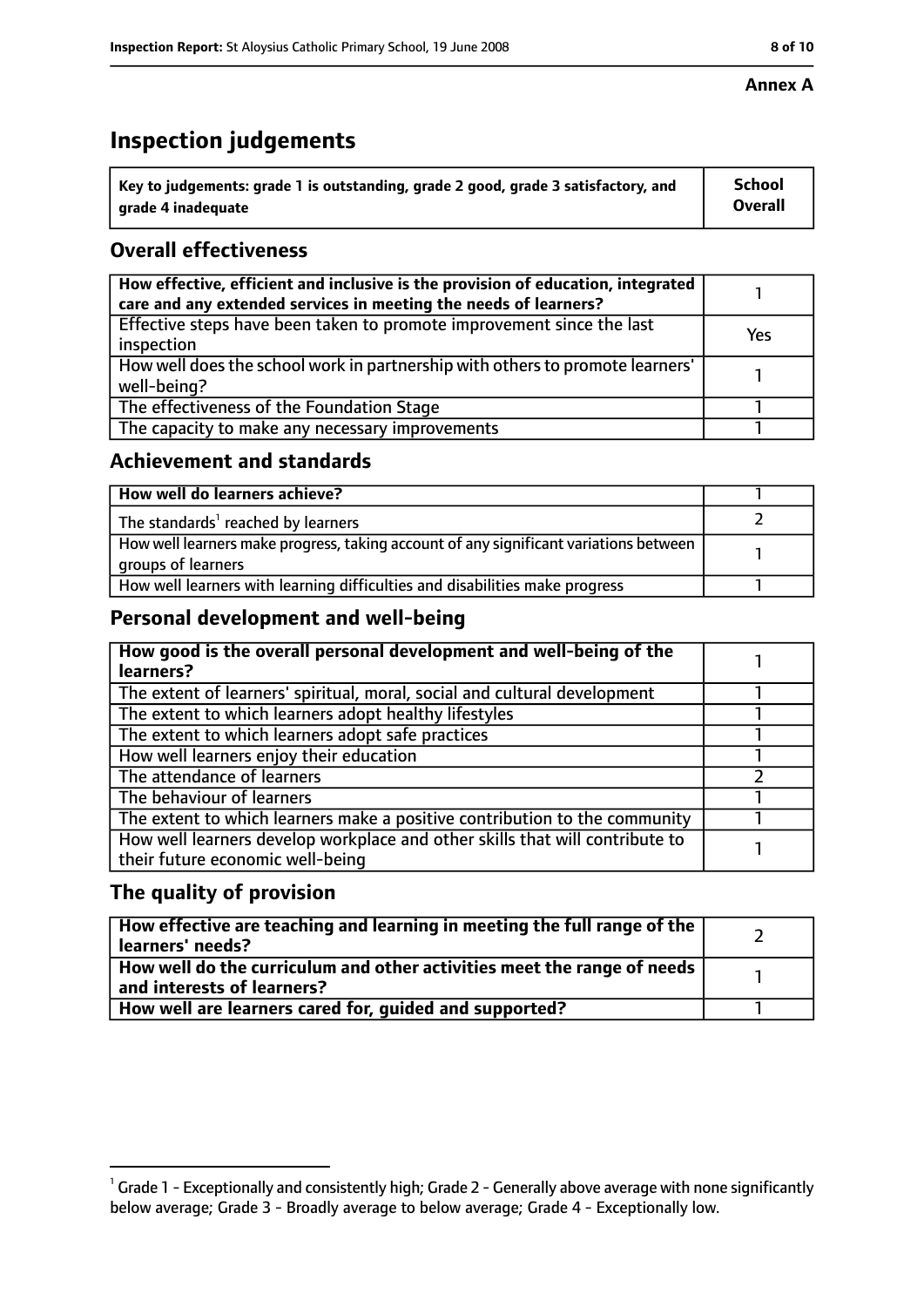# **Leadership and management**

| How effective are leadership and management in raising achievement<br>and supporting all learners?                                              |           |
|-------------------------------------------------------------------------------------------------------------------------------------------------|-----------|
| How effectively leaders and managers at all levels set clear direction leading<br>to improvement and promote high quality of care and education |           |
| How effectively leaders and managers use challenging targets to raise standards                                                                 |           |
| The effectiveness of the school's self-evaluation                                                                                               |           |
| How well equality of opportunity is promoted and discrimination tackled so<br>that all learners achieve as well as they can                     |           |
| How effectively and efficiently resources, including staff, are deployed to<br>achieve value for money                                          |           |
| The extent to which governors and other supervisory boards discharge their<br>responsibilities                                                  |           |
| Do procedures for safequarding learners meet current government<br>requirements?                                                                | Yes       |
| Does this school require special measures?                                                                                                      | <b>No</b> |
| Does this school require a notice to improve?                                                                                                   | No        |